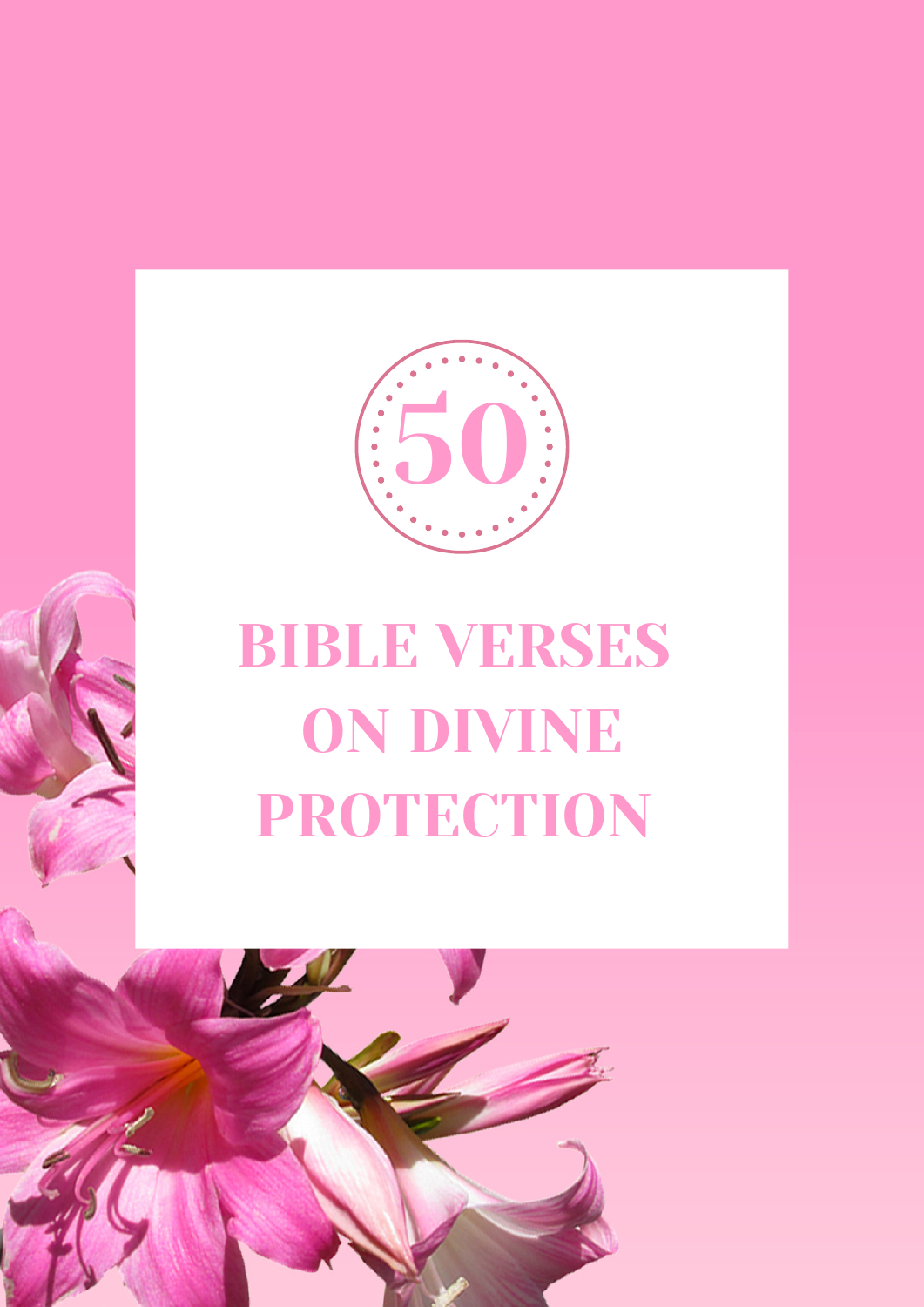What's more, I am with you, and I will protect you wherever you go. One day I will bring you back to thisland. I will not leave you until I have finished giving you everything; I have promised you. Gene 28:15 NLT



And the lord will make a difference between the livestock of Israel and the livestock of Egypt. So, nothing shall die of all that belongs to the children of Israel. Exo 9:4 NKJV



But against none of the children of Israel shall a dog move its tongue, against man or beast, that you may know that the lord does make a difference between the Egyptians and Israel. Exo 11:7 NJKV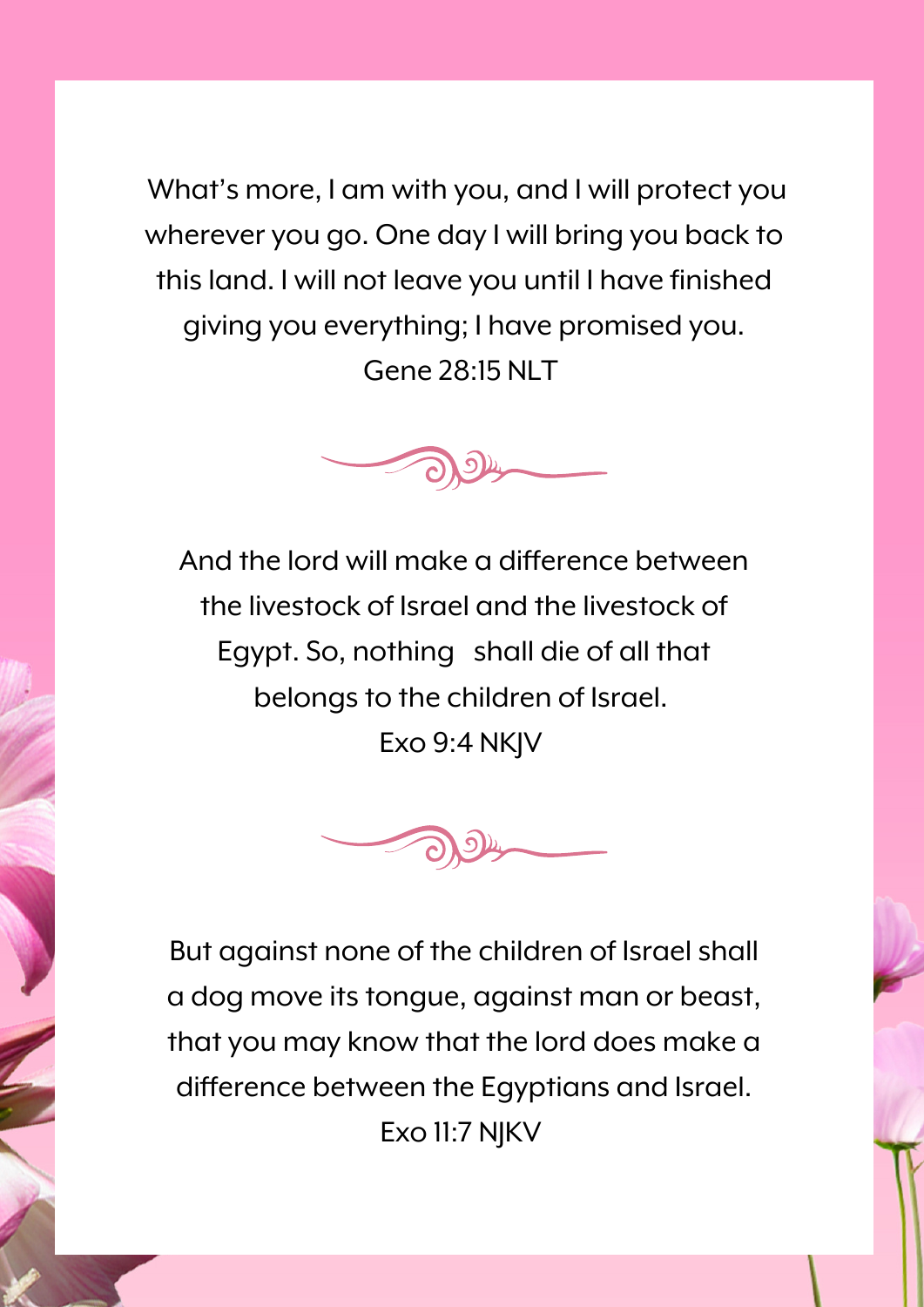For the Lord your God is going with you! He will fight for you against your enemies, and He will give you victory. Deut 20:4 NLT



And the Lord, He is the one who goes before you. He will be with you; He will not leave you nor forsake you; do not fear nor be dismayed. Deut 31:8 NKJV



So you shall observe My statutes and keep My judgements and perform them, and you will dwell in the land in safety. Then the land will yield itsfruit, and you will eat your fill, and dwell therein safety. Lev 25:18-19 NKJV



I will give peace in the land, and you shall lie down, and none will make you afraid; I will rid the land of evil beasts, and the sword will not go through your land. Lev 26:6 NKJV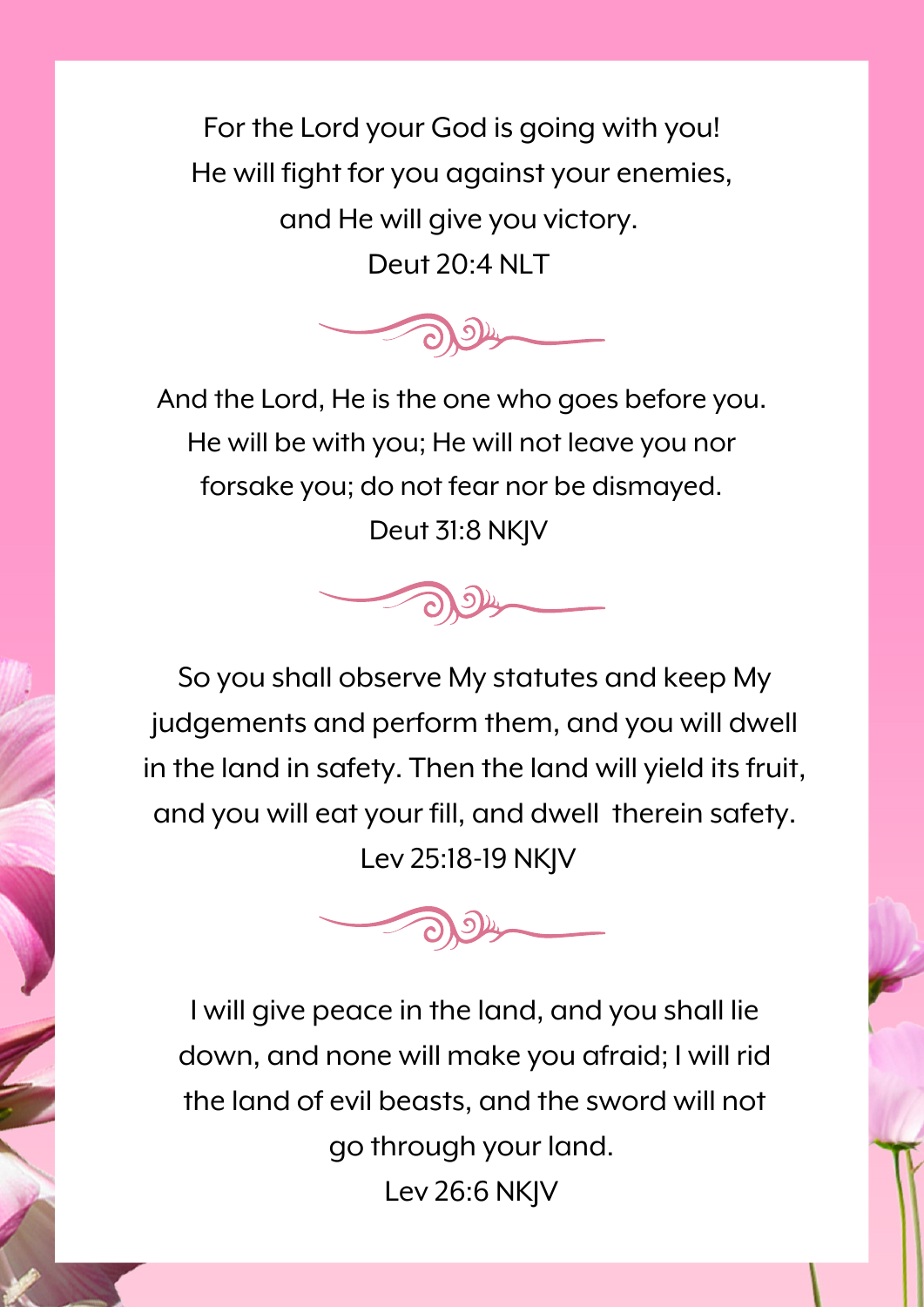And they said to Moses, "Your servants have taken a count of the men of war who are under our command, and not a man of us is missing. Num 31:49 NKJV



No man shall be able to stand before you all the days of your life; as I was with Moses, so I will be with you. I will not leave you nor forsake you. Joshua 1:5 NKJV



I will make a place for my people Israel and plant them there. They will live in their own place and not be troubled anymore. The wicked will no longer oppressthem asthey used to do. 2 Sam 7:10 GW



The lord should be praised, I called on him, and I was saved from my enemies. 2 Sam 22:4 GW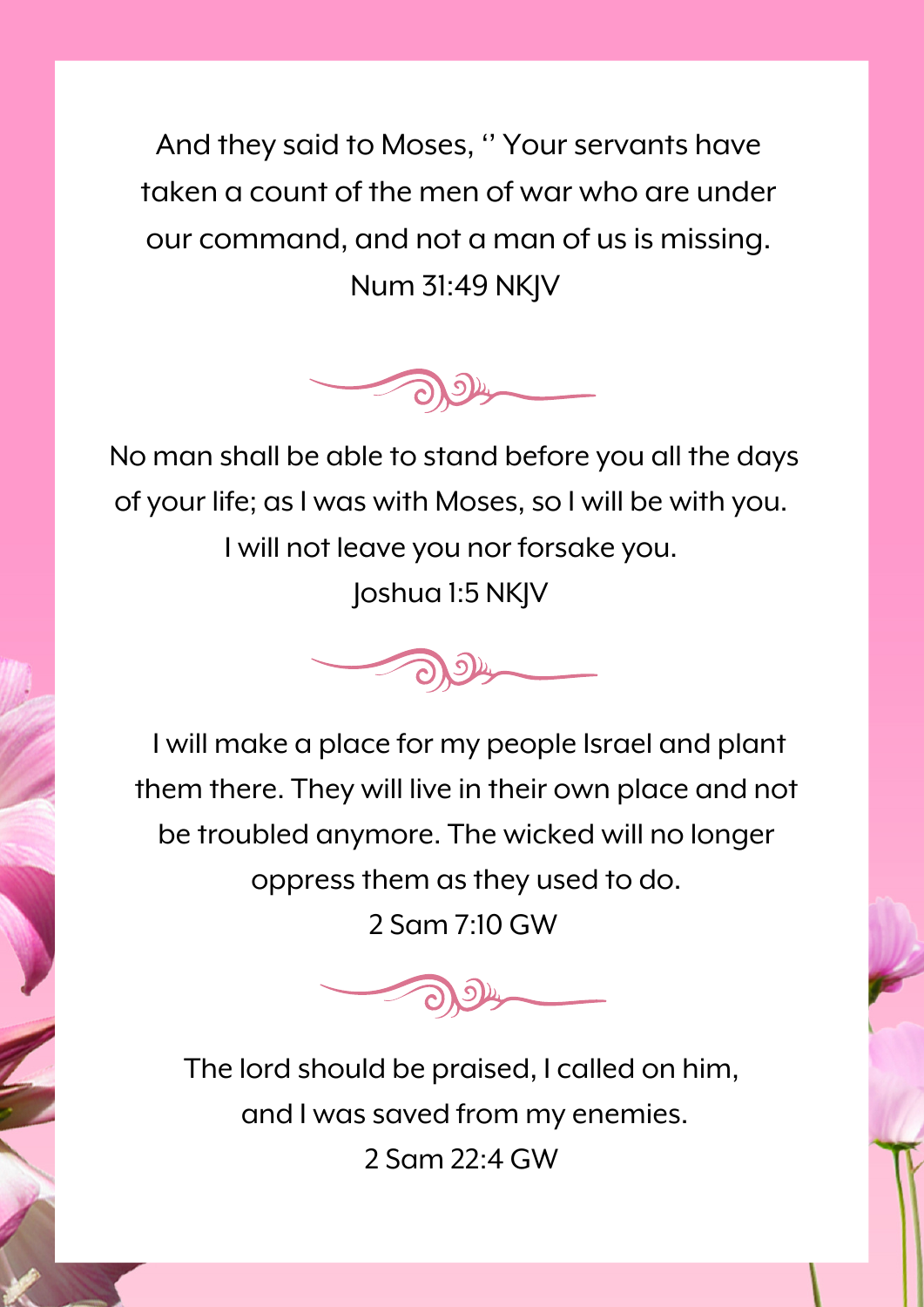He frustrates the devices of the crafty so that their hands cannot perform their enterprise. Job 5:12 ASV



But he saveth the poor from the sword, from their mouth and from the hand of the mighty. Job 5:15 KJV



He shall deliver you from six troubles, yea in sever, no evil shall touch you. Job 5:19 NKJV



For in the time of trouble He shall hide me in His pavilion; In the secret place of His tabernacle. He shall hide me; He shall set me high upon a rock. Ps 27:5 NKJV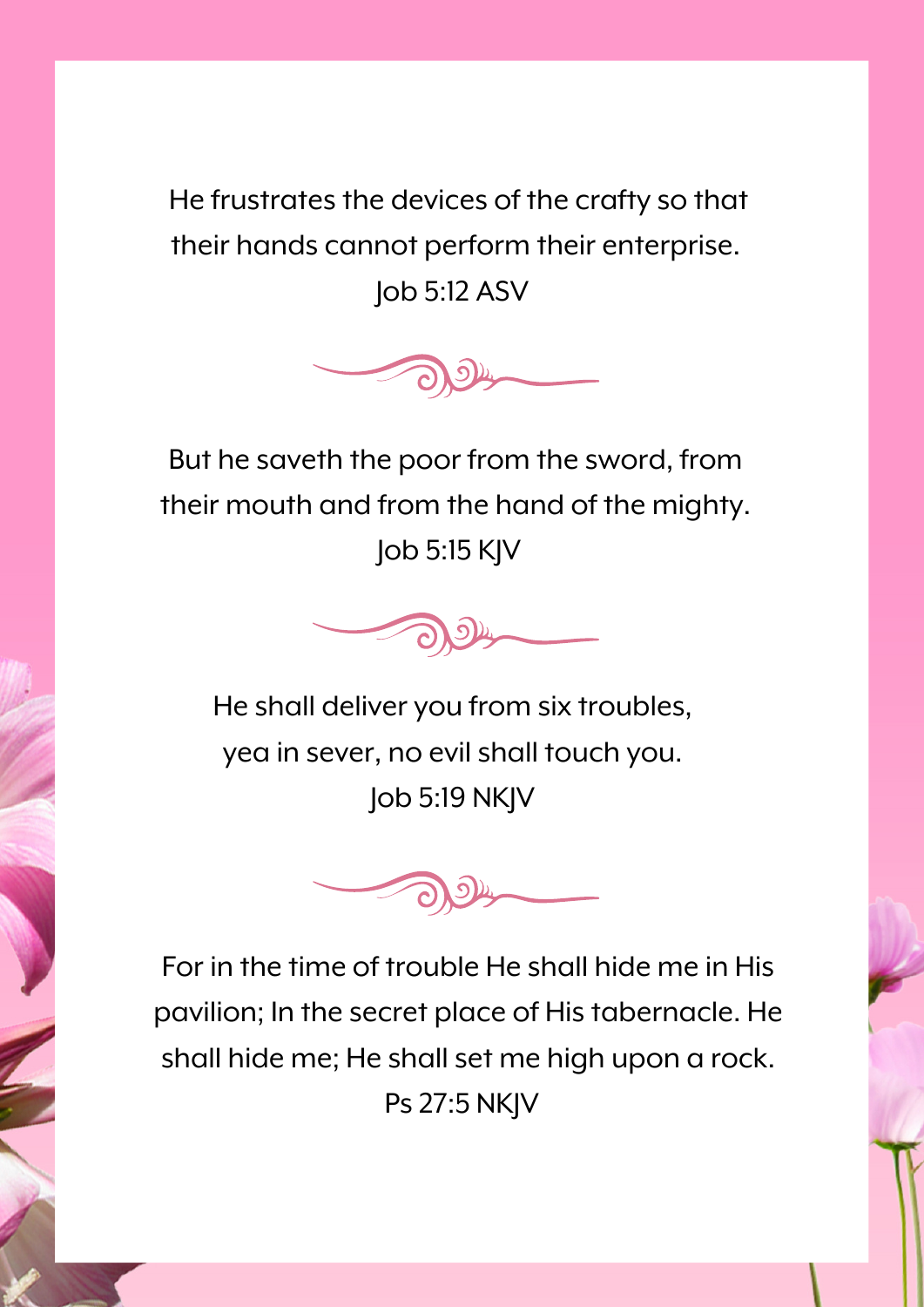My eyes are ever toward the Lord; For He shall pluck my feet out of the net. Ps 25:15 NKJV



The angel of the Lord, encamps all around those who fear Him and delivers them. Ps34:7 NKJV



The righteous cry, and the Lord heareth, and delivereth them out of all their troubles. Ps34:17KJV



And the Lord shall help them and deliver them; He shall deliver them from the wicked, and save them because they trust in Him. Ps 37:40 NJKV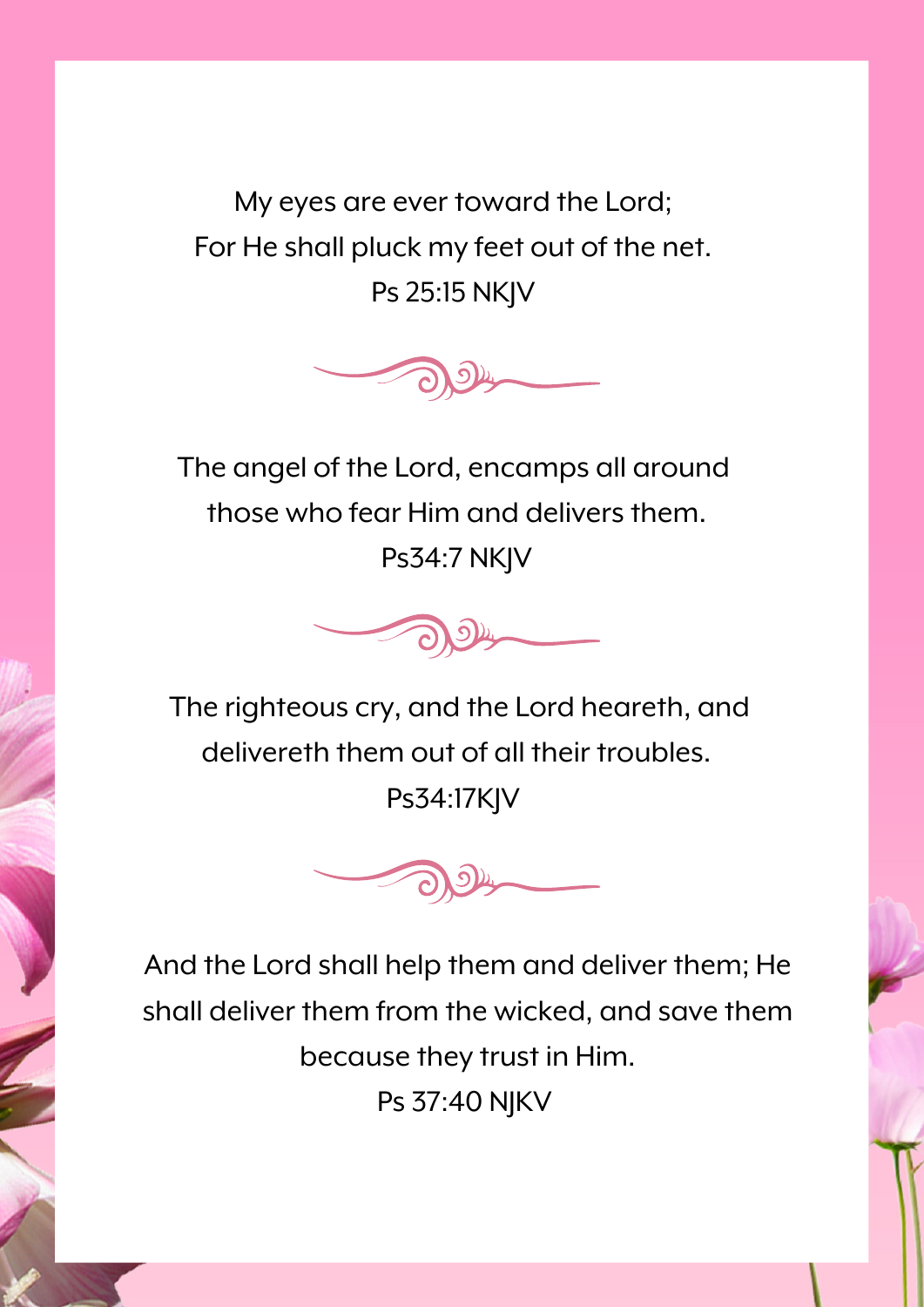Then call on me when you are in trouble, and I will rescue you, and you will give me glory. Ps 50:15 NLT



Please, God, show me mercy! Open your gracefountain for me, for you are my soul's true shelter. I will hide beneath the shadow of your embrace, under the wings of your cherubim, until this terrible trouble is past. Ps57:1 TPT



Deliver me from mine enemies, O my God, defend me from them that rise up against me, Deliver me from workers of iniquity and save me from bloody men. Ps 59:1-2 KJV



They run and prepare themselves without my fault, awake to help me and behold. Ps 59:4 KJV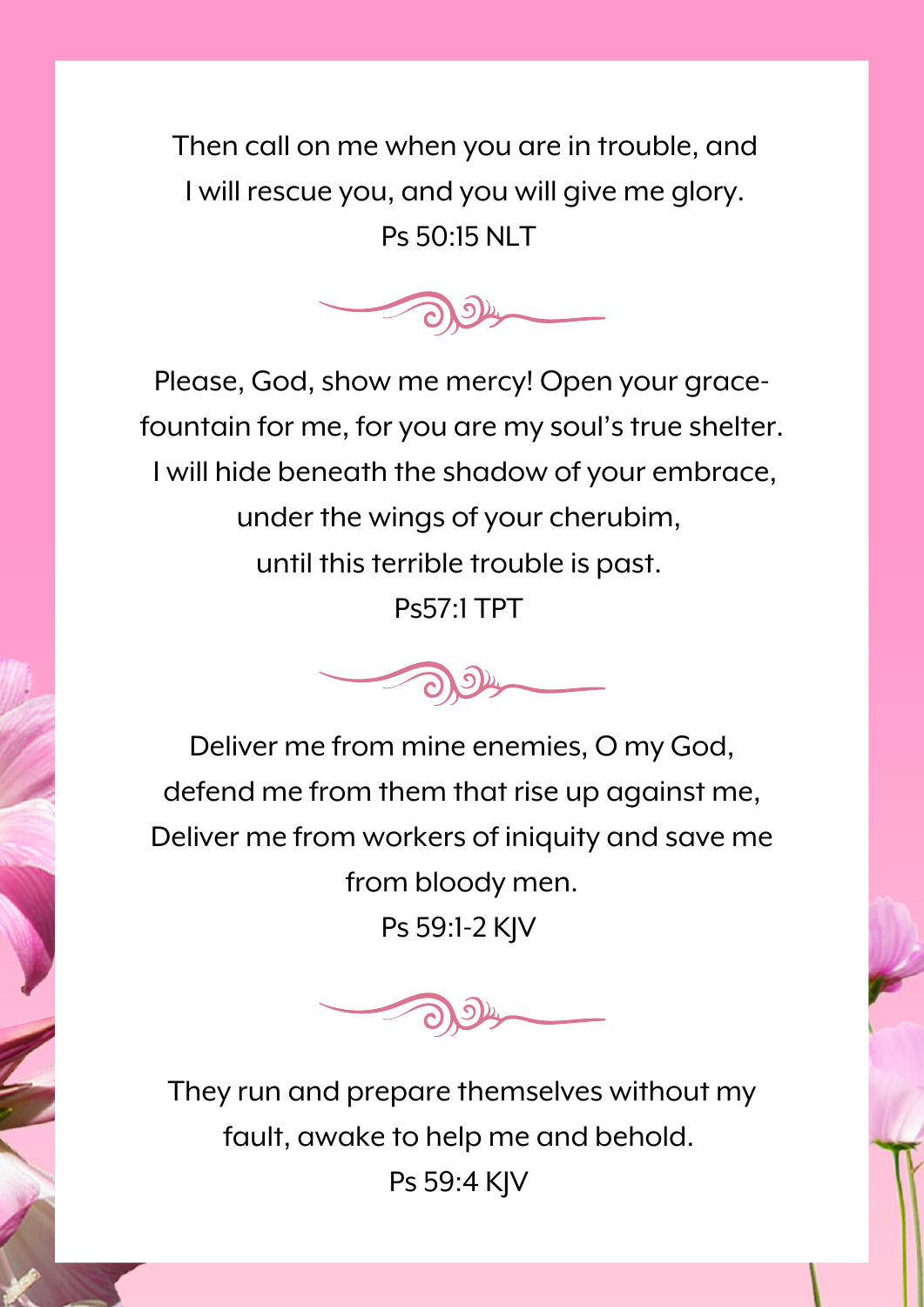Hide me from the secret plots of criminals, from the mob of troublemakers.

Ps 64:2 GW



Our God, is the God of salvation; And to God, the Lord belongs the escape from death. Ps 68:20 NKJV



Deliver me in Your righteousness, and cause me to escape; incline Your ear to me and save me. Ps 71:2 NKJV



Do not be afraid of the terrors of the night nor the arrow that flies in the day.

Ps 91:5NLT



There shall no evil befall thee, neither shall any plague come nigh thy tent. Ps 91:10 ASV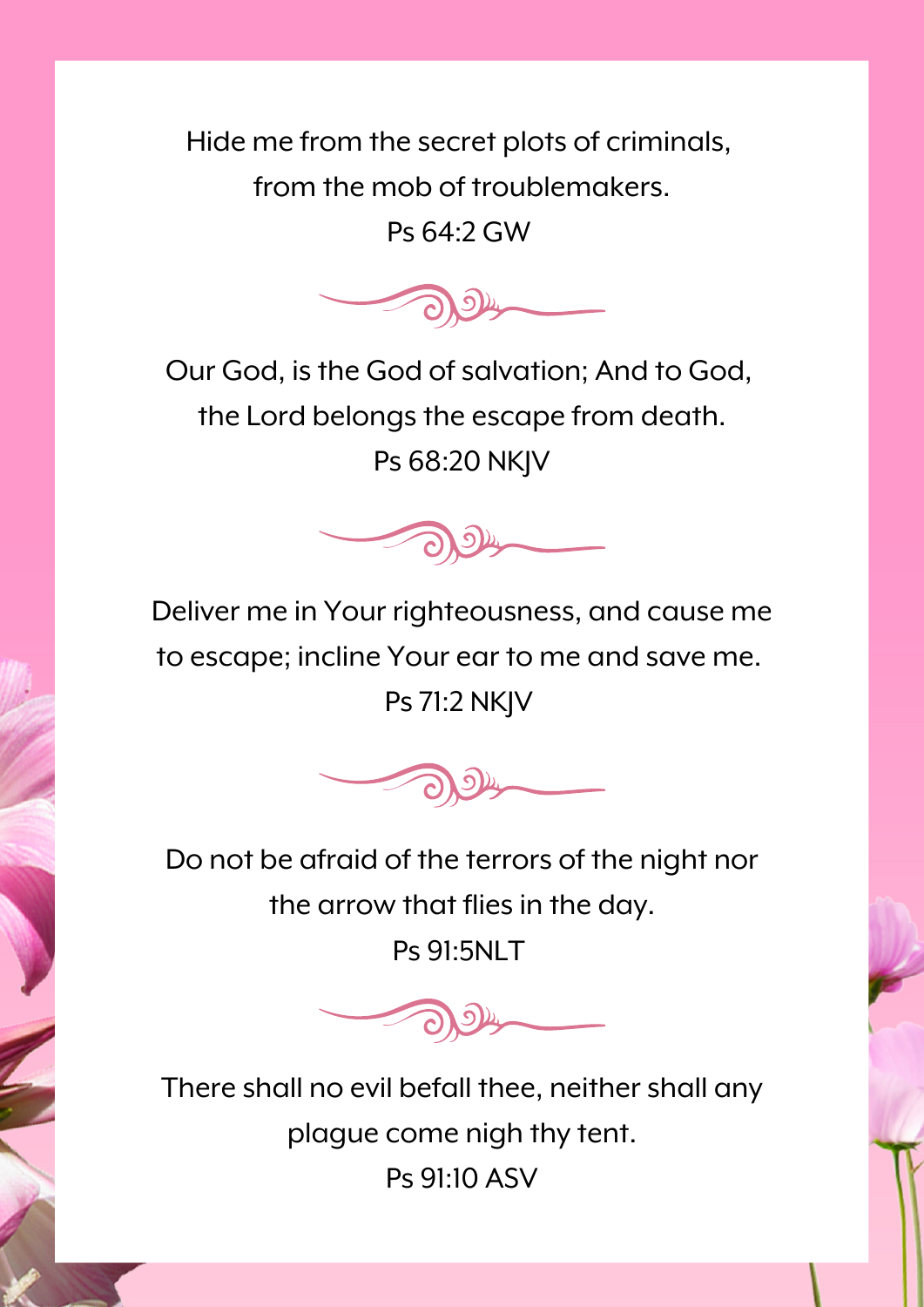And may our oxen be loaded down with produce. May there be no enemy breaking through our walls, no going into captivity, no cries of alarm in our town squares.

Ps144:14NLT



The lord, preserves all who love Him, but all the wicked He will destroy. Ps145:20 NKJV



Those crooks will disappear when a storm strikes, but God will keep safe all who obey him. Provs10:25 CEV



The righteous is delivered from trouble, and it comes to the wicked instead. Provs11:8 NKJV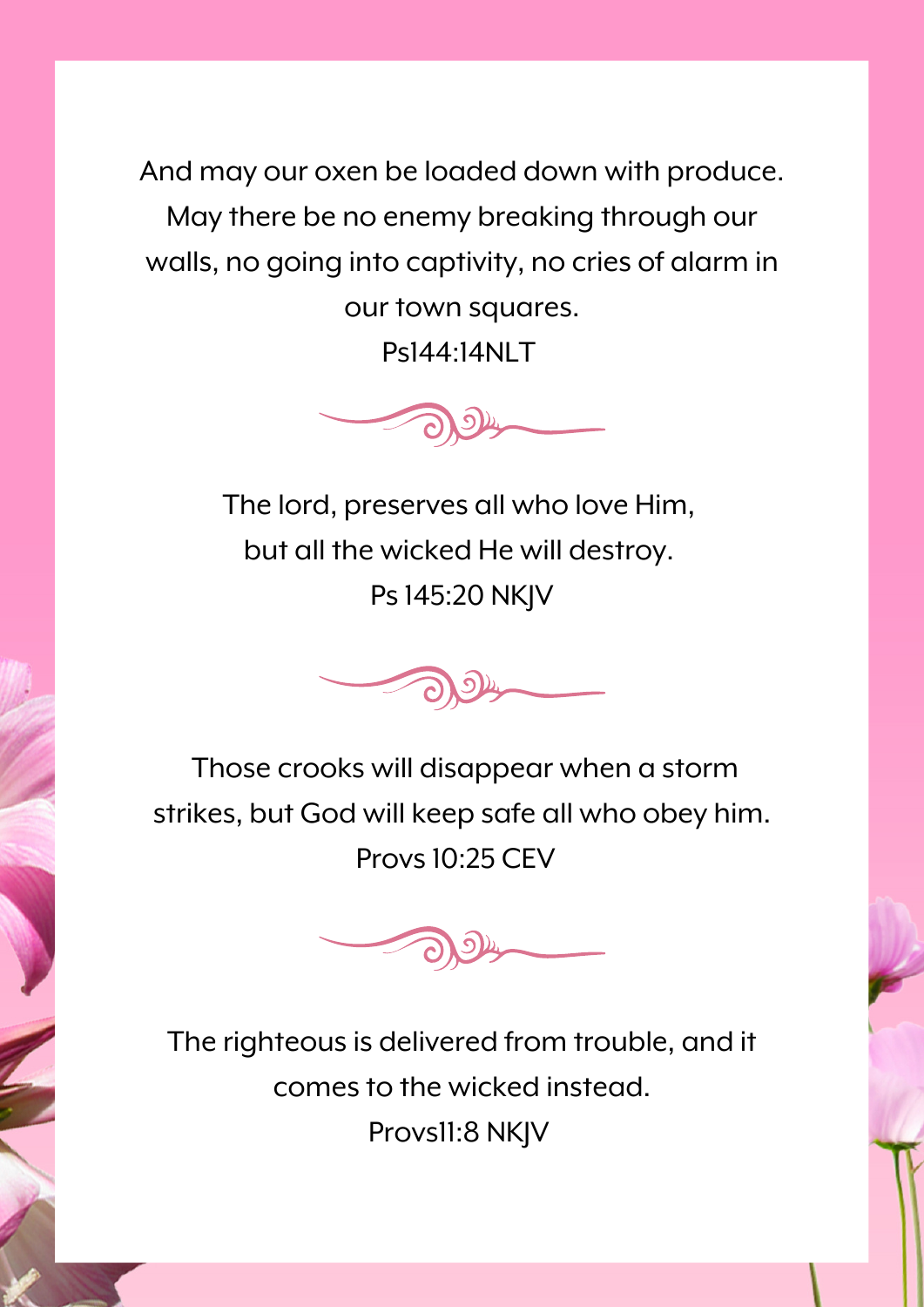The fear of the Lord leads to life, and he who has it will abide in satisfaction; he will not be visited with evil Provs19:23 NKJV



The wicked shall be a ransom for the righteous, and the unfaithful for the upright. Provs 21:18NKJV



There he will remove the cloud of gloom, the shadow of death that hangs over the earth Isa 25:7 NLT



As birds flying, so will the Lord of hosts defend Jerusalem; defending also he will deliver it, and passing over he will preserve it. Isa 31:5 KJV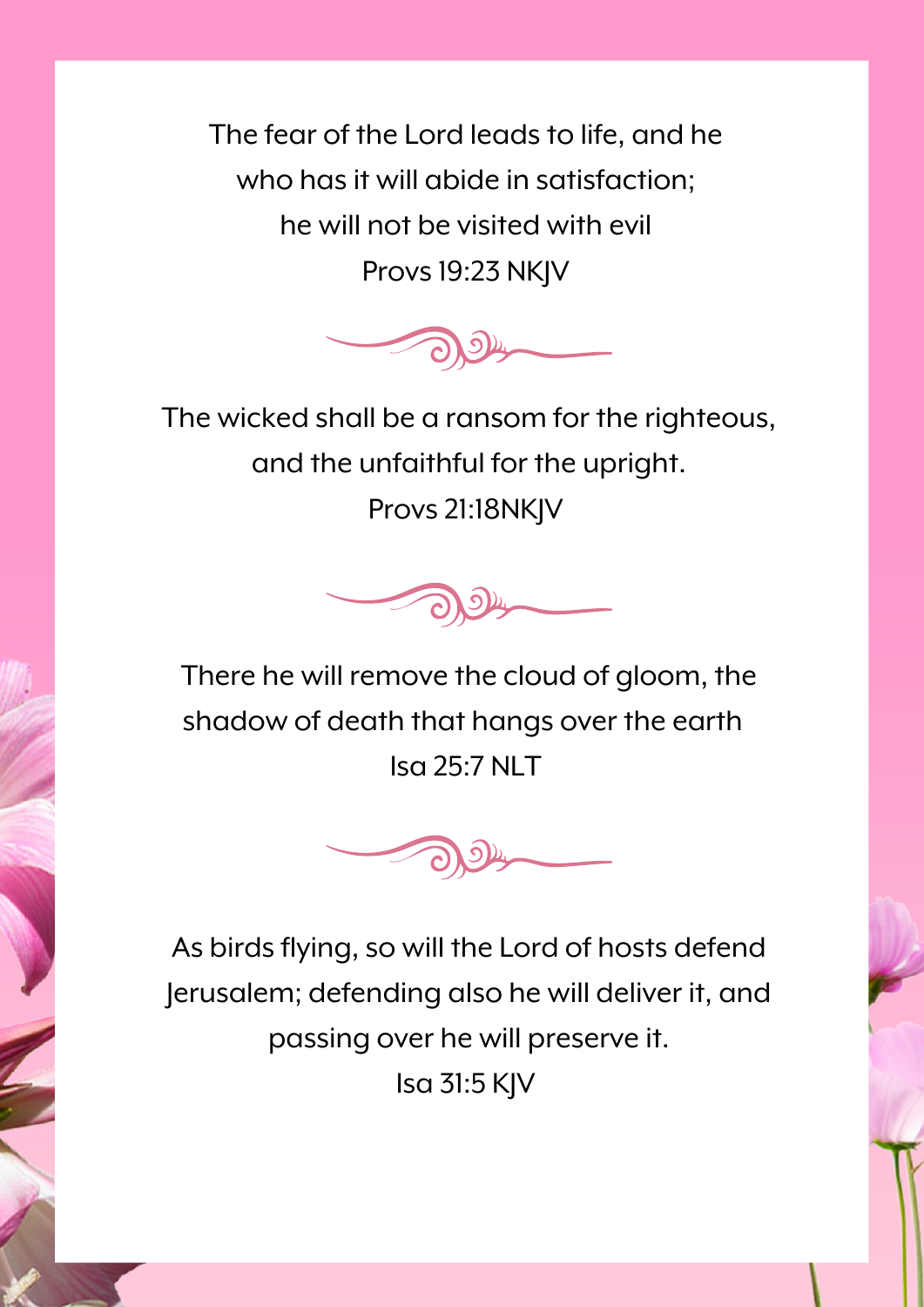When you go through deep waters, I will be with you. When you go through rivers of difficulty, you will not drown. When you walk through the fire of oppression, you will not be burned up; the flames will not consume you. Isaiah 43:2 NLT



Since you were precious in My sight, you have been honoured, And I have loved you; therefore, I will give men for you, And people for your life.

Isa 43:4 NKJV



Even to your old age and grey hairsI am he, I am he who will sustain you. I have made you, and I will carry you; I will sustain you, and I will rescue you. Isa 46:4NIV



I will rescue you for my sake, yes, for my own sake! I will not let my reputation be tarnished, and I will not share my glory with idols! Isa 48:11 NLT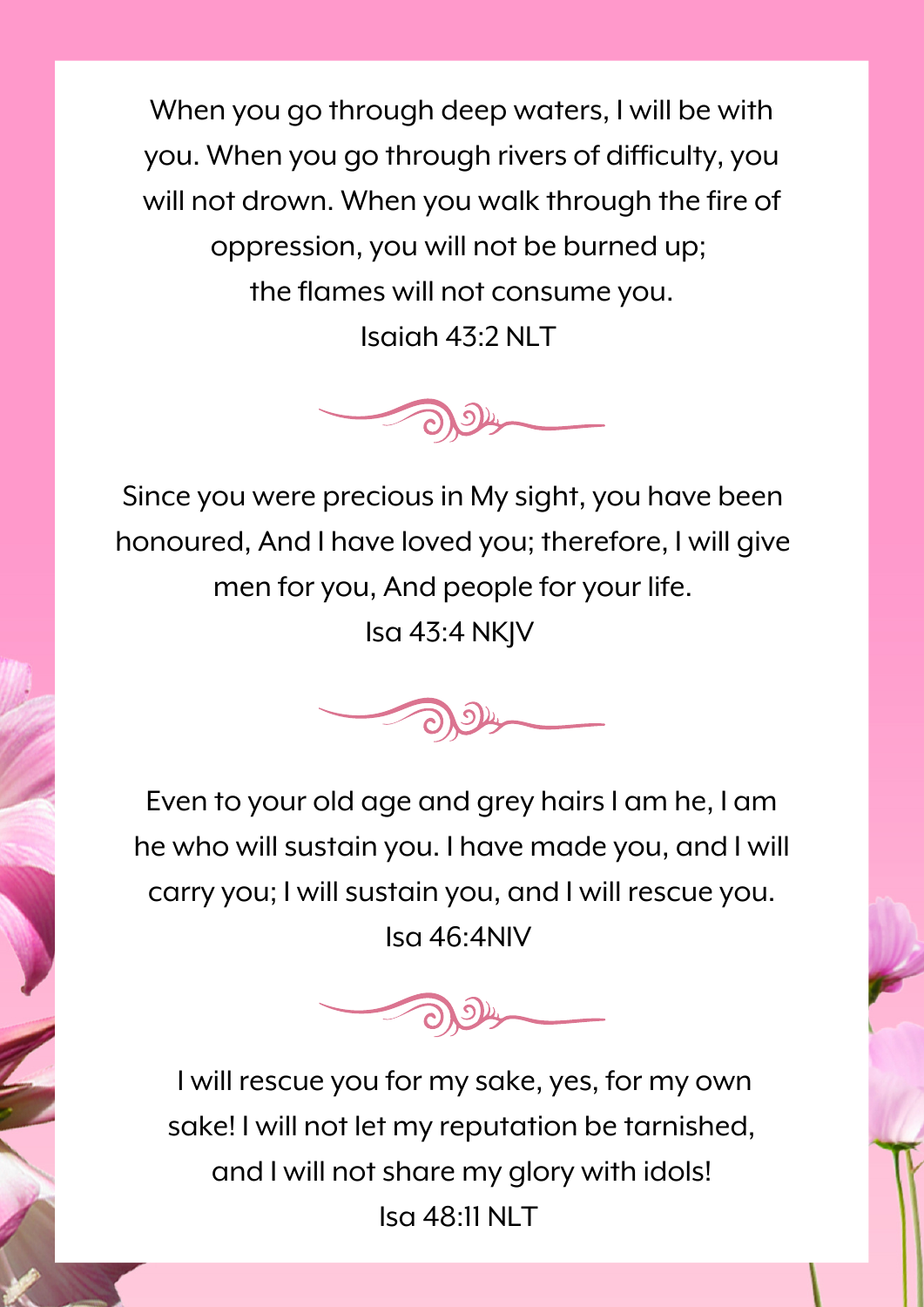Don't be afraid of people. I am with you, and I will rescue you, '' declaresthe Lord.

Jere 1:8 GW



Therefore fear thou not, O my servant Jacob, saith the Lord, neither be dismayed, O Isreal: for, lo I will save thee from afar, and thy seed from the land of their captivity, and Jacob shall return and shall be in rest and be quiet, and none shall make him afraid. Jere 30:10 KJV



For I will surely deliver you, and you shall not fall by the sword; but your life shall be a prize to you , because you have put your trust in Me, says the Lord. Jere 39:18 NJKV



For Isaysthe lord, will be a wall of fire all around her, and I will be the glory in her midst. Zach 2:5 NKJV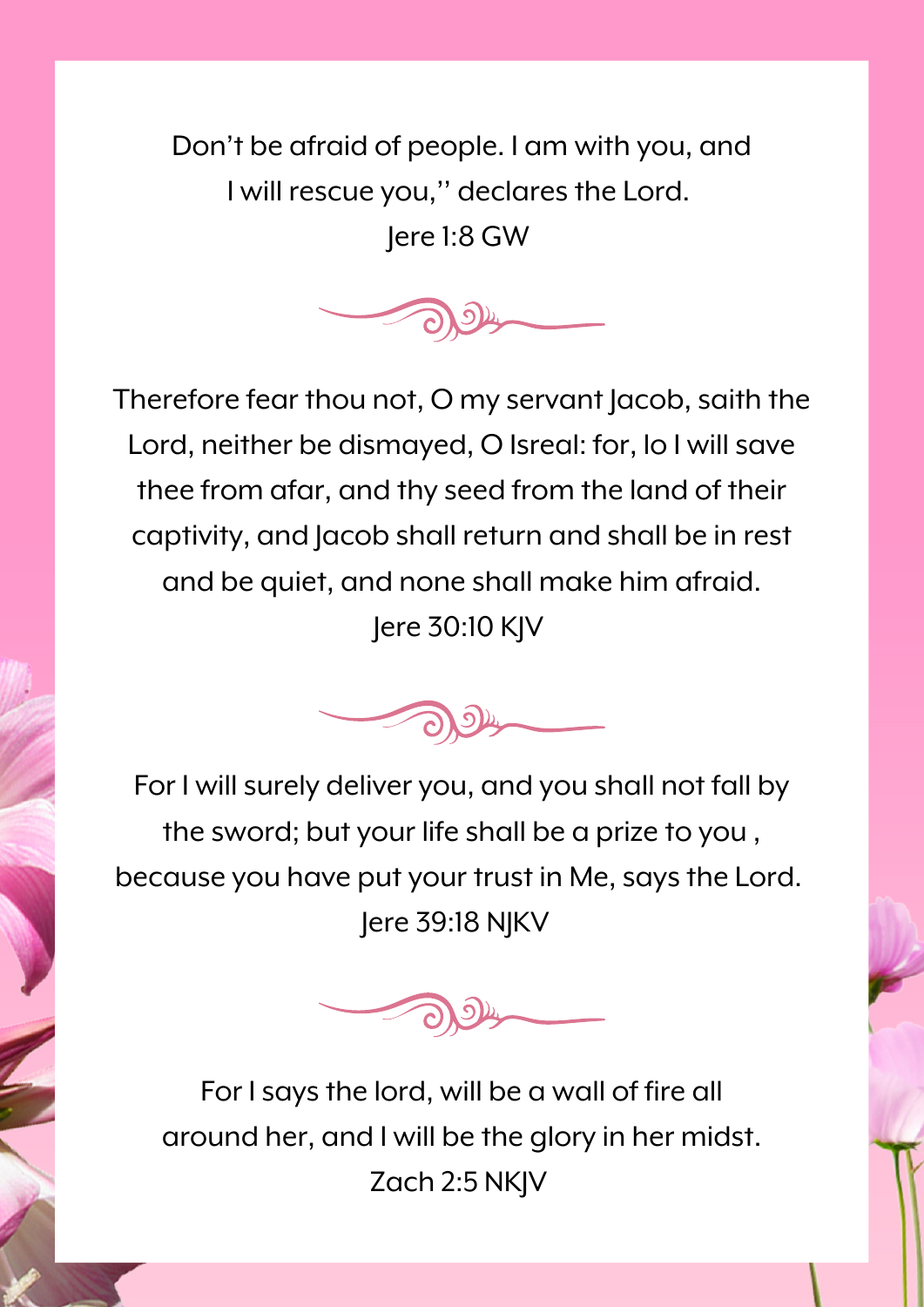And they shall be safe in their land, and shall know that I am the Lord when I have broken the bands of their yoke and delivered them out of the hand of those that served themselves of them. And they shall no more be a prey to the heathen, neither shall the beast of the land devour them, but they shall dwell safely, and none shall make them afraid.

Eze 34:27b – 28 KJV





Henceforth, let no man trouble me; for I have branded on my body the marks of Jesus Gals 6:17 ASV